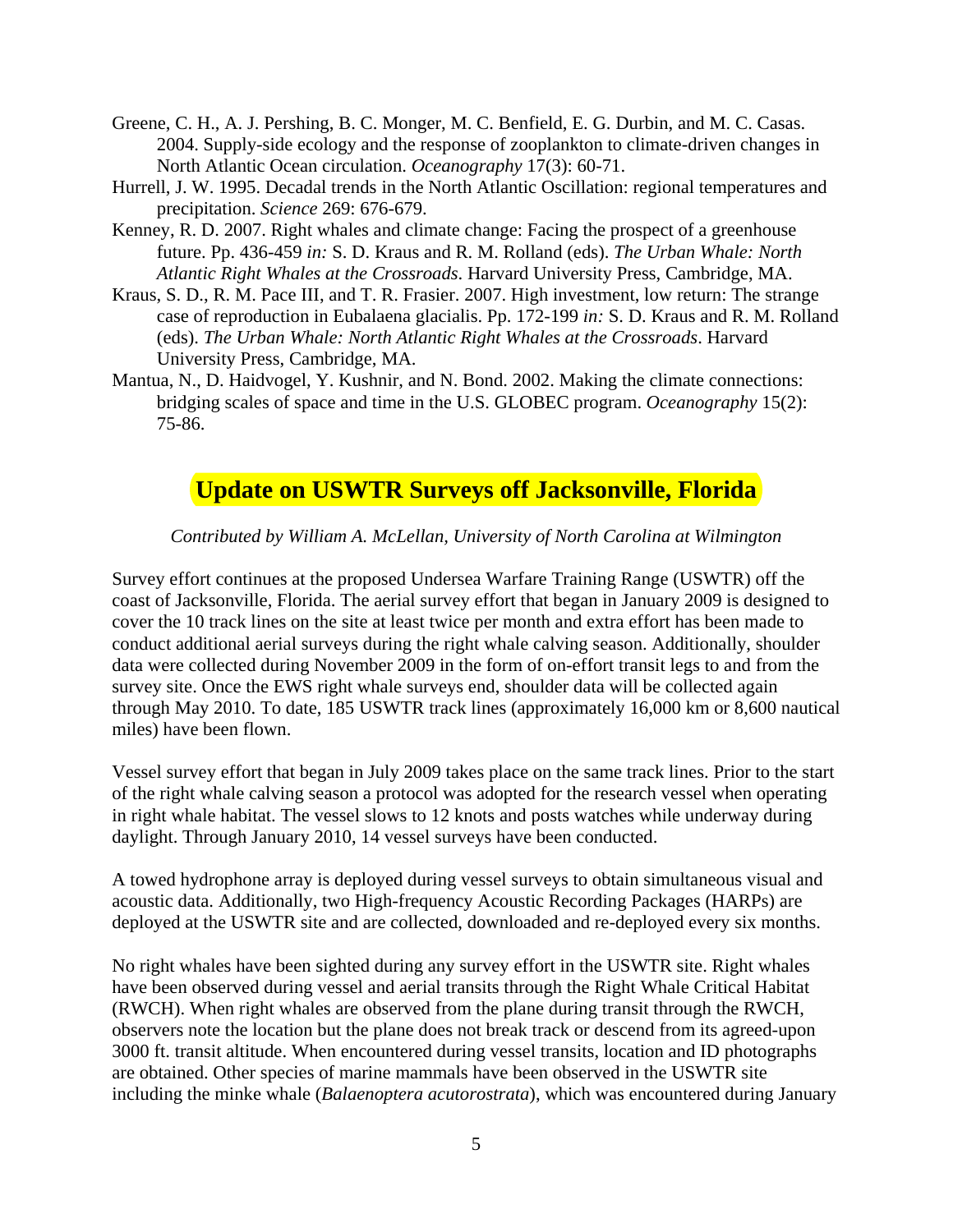and February 2009. Several odontocete species have been encountered during aerial and vessel surveys, with Atlantic spotted dolphins (*Stenella frontalis*) being the most commonly observed species, followed by bottlenose dolphins (*Tursiops truncatus*), Risso's dolphins (*Grampus griseus*), rough-toothed dolphins (*Steno bredanensis*), and dwarf or pygmy sperm whale (*Kogia* sp.). In addition, short-finned pilot whales *(Globicephala macrorhynchus*) were encountered during off-effort transit through the USWTR survey area.

#### **Nuclear Aircraft Carrier for Mayport?**

Mayport Naval Station may become the homeport for a nuclear-powered aircraft carrier. Mayport is located in northeast Florida, east of Jacksonville, near the junction of the St. Johns River and the Atlantic Ocean (and adjacent to right whale critical habitat). Justification for the proposed move is distribute the fleet so as to avoid the type of event that occurred at Pearl Harbor—given as an example of what can happen if ships are concentrated in one port. Mayport has hosted carriers in past years. In 2007, the conventionally-powered *USS John F. Kennedy* was decommissioned, and Mayport has been without a carrier since. Under the proposed plan, it would take 5 years to improve or build the required infrastructure. This would include building new facilities and dredging the river. Political views are mixed. City and state politicians advocate the move. However, Virginia politicians, concerned about losing the ship and the sailors, oppose the plan.

For more information: [www.mayporthomeportingeis.com/EISDocuments.aspx.](http://www.mayporthomeportingeis.com/EISDocuments.aspx)

#### **Fishing News: Gear Research Exemption**

The Pemaquid Fishermen's Cooperative Association has applied for an Exempted Fishing Permit to allow testing of fixed fishing gear with no vertical lines on the northern edge of Jeffrey's Ledge in the Gulf of Maine. The work is intended to assist NMFS and the Atlantic Large Whale Take Reduction Team (ALWTRT) in their efforts to address the entanglement threat of vertical lines in fixed fishing gear to large whales (including right whales). Comments on the application are due prior to 5 March 2010 and may be submitted to Patricia A. Kurkul, NMFS, Northeast Regional Office, 55 Great Republic Drive, Gloucester, MA 01930-2298, or electronically to [Alobster@noaa.gov](mailto:Alobster@noaa.gov). In both cases, mark correspondence clearly "Comments-Lobster EFP Proposal." The Pemaquid Fishermen's Cooperative Association has previously been involved in gear research (*e.g*., weak links). For further information, see Federal Register, 18 February 2010 (Volume 75, Number 32), pages 7227-7228.